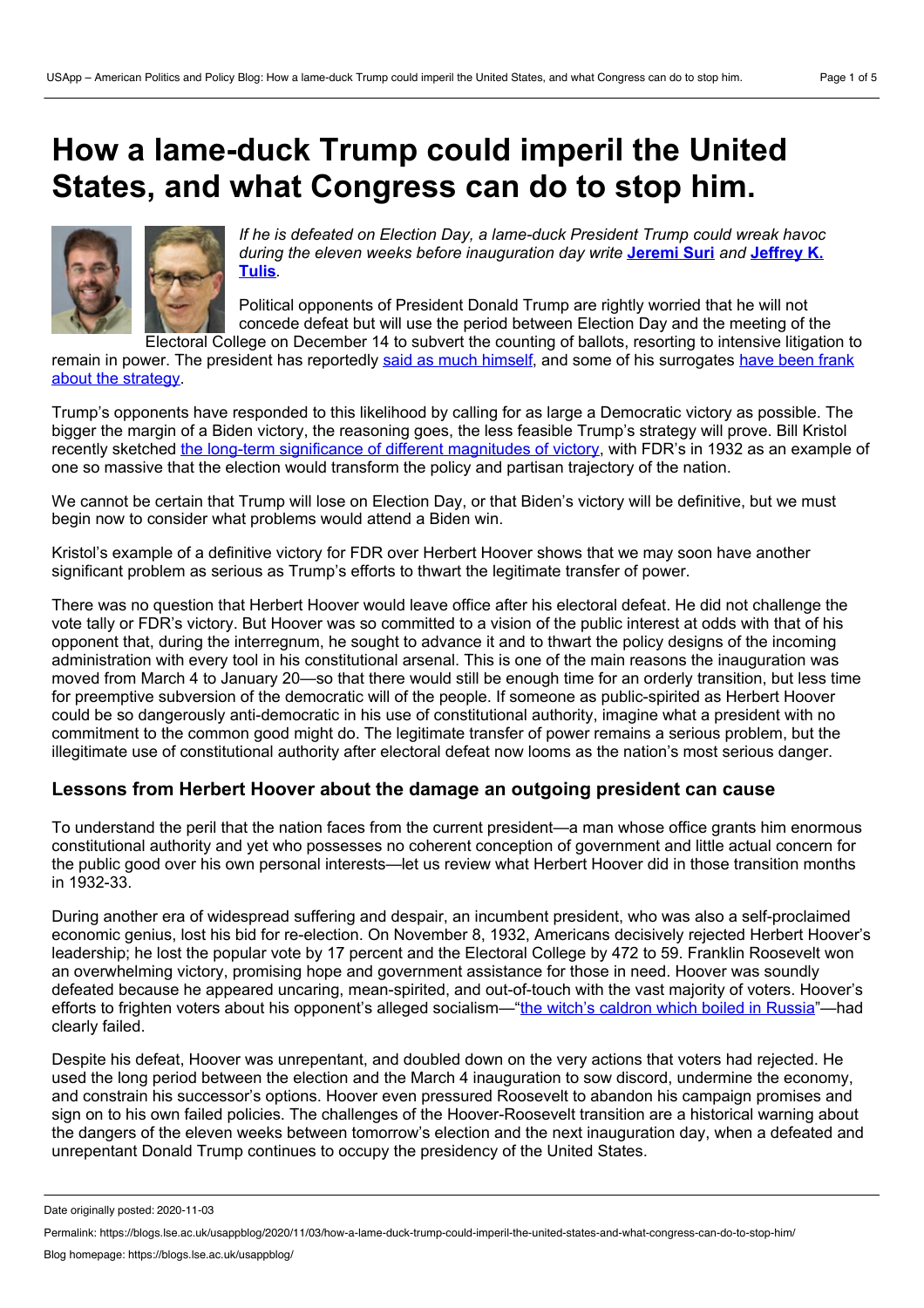Like Trump, Hoover felt unconstrained by popular opinion. He believed that his critics had lied to the public and distorted the facts. Roosevelt's promised New Deal would undermine the sound basis of the American economy, as Hoover understood it, and he would do everything to prevent the newly elected president from carrying it out. Hoover began by telling his fellow Republicans and foreign allies that he would remain uncompromising in his last months, even on the moderate reforms the Democrats sought around currency devaluation and assistance for banks and local communities. Even after the voting was done, Hoover continued his campaign to undermine public confidence in his successor's relief program.

Hoover even tried to blame the worsening of the Depression on Roosevelt, claiming that the president-elect had exaggerated the suffering in the country and discouraged a rapid recovery. Time and again, Hoover demanded that Roosevelt embrace his longstanding commitment to low inflation, low taxes, and balanced budgets. Prospects of profligate spending, high taxation, and currency devaluation, Hoover claimed, were the real source of continued declines in industrial production and consumer confidence. Hoover's closest advisers told him this was untrue, but he continued to push this story into early 1933.

When American banks began to fail because they could not recoup bad loans and cover their depositors, the country entered a truly desperate situation, made worse by Hoover's continued refusal to take action. By February 1933, the entire American credit system was in freefall and the Federal Reserve asked President Hoover to declare a bank holiday to preserve reserves and restore some public confidence. Hoover appealed to the president-elect, demanding that Roosevelt endorse the bank holiday and Hoover's larger economic program. Without a compromise on policy aims to accommodate Hoover's economic orthodoxy, he would not save the banks, and he threatened to blame Roosevelt for their failure.

Hoover's coercive efforts continued as late as the night before Roosevelt's inauguration. Even in the last hours of his presidency, he demanded an agreement from Roosevelt before he took any action to help the banks. When Roosevelt refused to tie his own hands, the outgoing president allowed the economy to continue its tumble.

By the time Roosevelt declared a bank holiday, on March 6, more banks around the country had collapsed and additional Americans had lost their savings. For almost a decade, the American economy remained mired in high unemployment, low production, and widespread poverty—conditions made much worse by Hoover's stubborn refusal to act after his electoral defeat. His last months as a lame-duck president left enduring scars.

# "Faced with an actual loss, Trump's behavior will be unpredictable, as it has been with managing the pandemic."

Jeremi Suri and Jeffrey K. Tulis of the University of Texas at Austin write on how a lame-duck Trump could imperil the United States, and what Congress can do to stop him.

blogs.lse.ac.uk/usappblog



*[Photo](https://unsplash.com/photos/rynR1JQzEIY) by [Charles](https://unsplash.com/@charlesdeluvio?utm_source=unsplash&utm_medium=referral&utm_content=creditCopyText) Deluvio on [Unsplash](https://unsplash.com/?utm_source=unsplash&utm_medium=referral&utm_content=creditCopyText)*

Date originally posted: 2020-11-03

Permalink: https://blogs.lse.ac.uk/usappblog/2020/11/03/how-a-lame-duck-trump-could-imperil-the-united-states-and-what-congress-can-do-to-stop-him/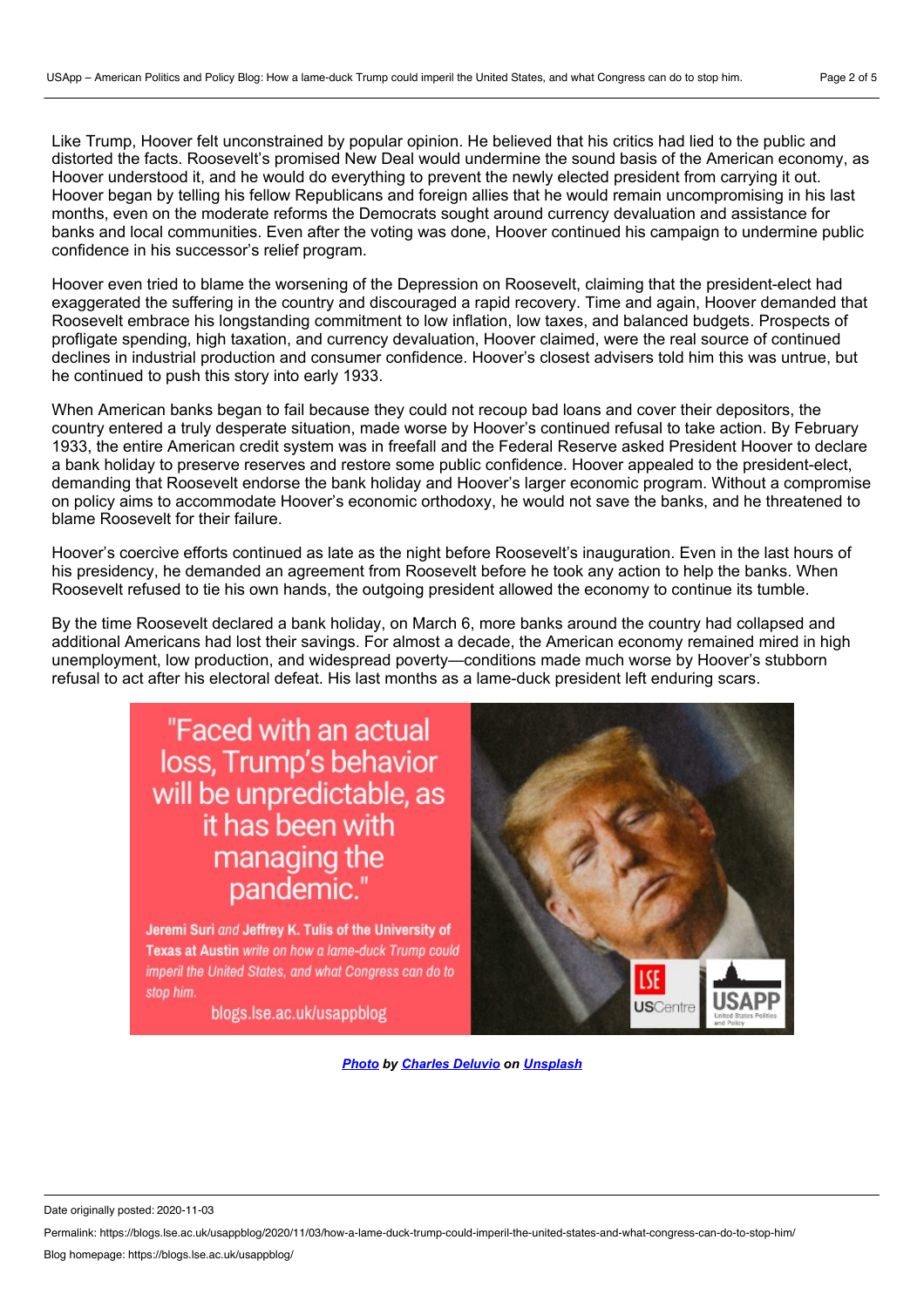The Twentieth Amendment, ratified in 1933, moved the presidential inauguration to January 20, where it remains. But that still leaves more than two months between the election of the next president and the departure of his predecessor. A defeated but unrepentant and manipulative president, like Hoover, can use this interregnum to try and constrain his successor, pursue an agenda rejected by the public, and harm American society in lasting ways. Even without the cooperation of the lame-duck Congress or the incoming Congress (set by the Twentieth Amendment to start on January 3), the outgoing president retains enormous power. And with a president devoted to his own personal interests above all, the interregnum allows countless opportunities for corruption—including favors to family and friends, attacks on enemies, and the procurement of payments for secrets and other resources controlled by the executive. The time between election and inauguration is a window for bad behavior and long-term damage to the republic.

We can expect that a defeated President Trump, financially and legally desperate, will exploit this window for full value to himself, notwithstanding the harm to the country. He will likely try to pardon his friends, and perhaps even his family and himself, from legal prosecution. He may expand his criminal activities. He will likely lash out at his enemies, including by the use of foreign-authored disinformation, and take actions to enrich his loyalists. Most dangerous, he may make deals with foreign leaders in return for personal favors and ego boosts. Above all, we can be sure that he will not use his last days in power to serve the country. Trump's final presidential actions will likely increase American division, worsening the suffering from COVID-19 and increasing our nation's vulnerability to foreign aggression.

#### **How a lame-duck Trump might be curtailed**

So, if Donald Trump is defeated, what can be done to blunt this looming danger?

The first and most important tool in the constitutional arsenal for the victors in this election is civic education. Our first plea would be that officeholders, journalists, scholars, and citizens generally turn their attention from the issue of transfer of power—of literally getting Trump out of the White House on January 20—to ways of countering anti constitutional behavior between now and the inauguration. The nation has never faced this particular threat so clearly before, and the best resource we have is the collective wisdom of all those who have thought of useful and creative ways to insure a legal and orderly transition of power. The enormously powerful energies of our citizens mobilized to vote must now turn to the task of protecting the Constitution. Voting was only the first step; popular attention should not stray from the continued goal of restraining a dangerous president, still in office for two more months.

Second, Speaker Nancy Pelosi; Chuck Schumer, very possibly the next Senate majority leader; and President-elect Joe Biden must assemble a bipartisan coalition for emergency government. Normally, the president-elect would be building a transition team that would work relatively cooperatively with the existing political appointees throughout the government. A normal transition cannot be taken for granted. Democrats must reach out to congressional adversaries to reestablish the power of the first branch, the legislature, to superintend the executive branch. Between the election and the first week of January that would mean that Democrats should reach out to defeated congressional Republicans as well as those who have retained their seats. With nothing left to lose, defeated Republicans would be in a position to help resist Trump's anti-constitutional and illegal actions as they occur. They can back oversight hearings with teeth. They can remember that their oath was to the Constitution, not their defeated party.

There is some reason for hope, already, that cooperation between the Democrats and Republicans in Congress may be possible. Quietly, transition preparation is already underway, with political appointees as well as career officials hard at work on it. The existing statute for transitions is, thus far, being followed by the Trump [administration,](https://www.theatlantic.com/ideas/archive/2020/10/trump-cant-single-handedly-wreck-transition/616876/) including a mandated council of political appointees chaired by the White House chief of staff. Donald Trump's disruptive campaign rhetoric has not been reflected in the actions of political and career officials responsible for the transition. But it is also possible that Trump does not actually *know* that a normal transition is underway, given his distaste for briefings and for the routine duties of governance, and his failure to attend to news beyond the commentary of his favorite sycophants.

## **Congressional damage control**

Date originally posted: 2020-11-03

Permalink: https://blogs.lse.ac.uk/usappblog/2020/11/03/how-a-lame-duck-trump-could-imperil-the-united-states-and-what-congress-can-do-to-stop-him/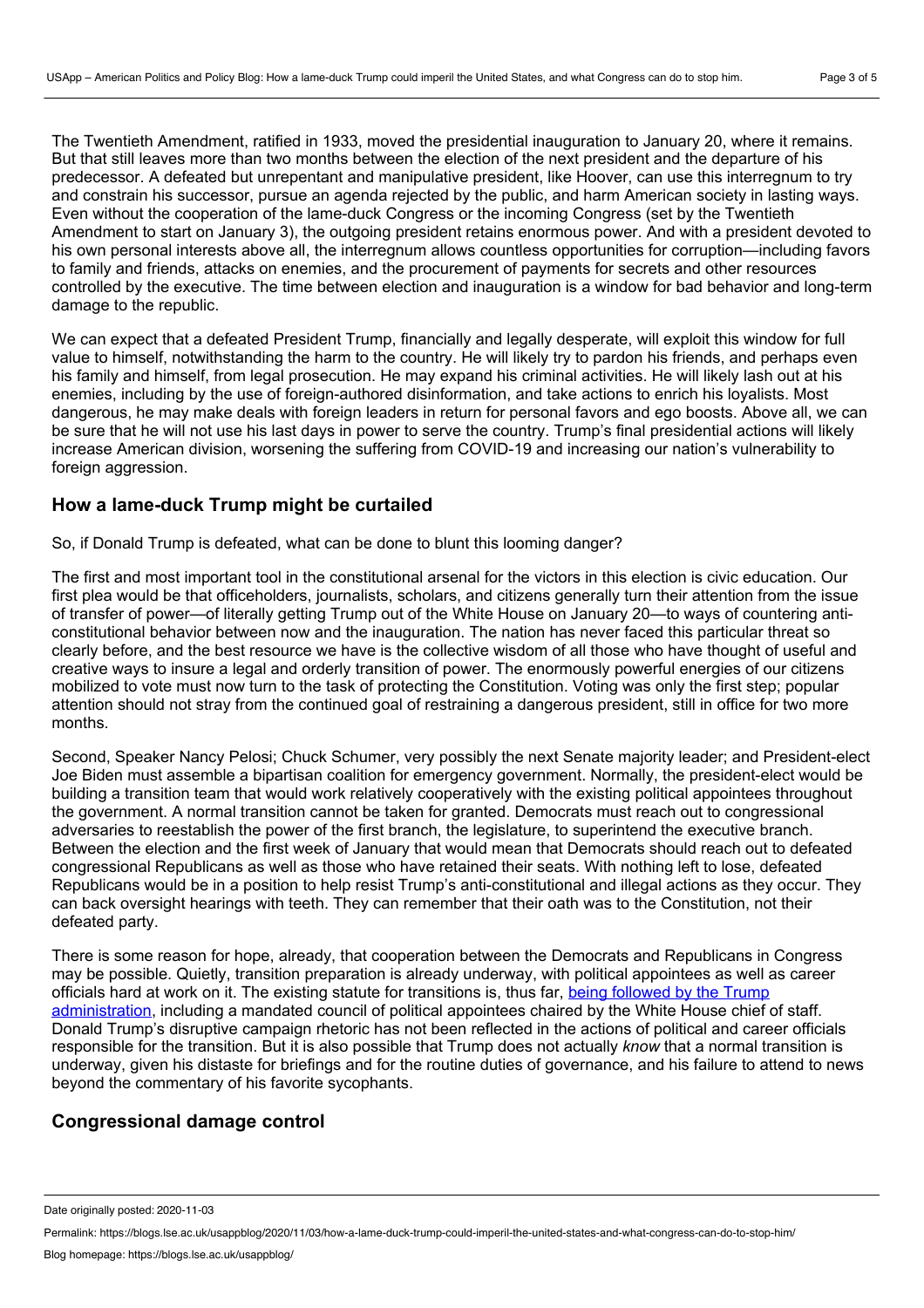Faced with an actual loss, Trump's behavior will be unpredictable, as it has been with managing the pandemic. Pelosi, Schumer, and other leaders need to prepare themselves and the American people for a disruptive transition and for unprecedented actions by the president that fall outside the purview of standard transition matters. Traditionally, the transition teams prepare briefing books on the ongoing activities of the array of governmental institutions. It is quite possible that these normal and needed aspects of transition might proceed while Donald Trump focuses on openings to enrich himself and his family, ways to punish perceived political enemies, and general opportunities to abuse the constitutional power he holds during the interregnum. This is why political oversight and immediate accountability are so vital.

If Senate Majority Leader Mitch McConnell refuses to cooperate and continues to enable Trump, potentially responsible Republicans—senators who see themselves as responsible—such as Susan Collins, Lisa Murkowski, Mitt Romney, and Ben Sasse, should form a temporary Independent GOP caucus that would vote with the Democrats to remove Mitch McConnell as majority leader during the remainder of the lame-duck session and thus expedite the transition.

On the House side, if Speaker Pelosi finds it impossible to form an emergency government coalition with a significant number of her Republican colleagues and ideally the GOP House leadership, she should create a special bipartisan impeachment inquiry. The point of this committee would be to unlock the powers of impeachment to compel testimony and documents for as robust oversight as possible. The committee should revive the congressional power of inherent [contempt—with](https://crsreports.congress.gov/product/pdf/R/R45653/3) which executive branch officials who fail to respond to subpoenas are taken into custody by the Congress's own law [enforcement,](https://www.washingtonpost.com/politics/2019/09/23/inherent-contempt-how-house-democrats-could-fine-or-even-jail-trump-officials-who-refuse-cooperate/) quickly tried in the House, and held in the D.C. jail until they are willing to comply.

The House and Senate should use their appropriations powers to deny funds to agencies of the government acting for the personal protection or financial benefit of Donald Trump when budget negotiations begin again after the election due to the pending expiration of the continuing resolution funding the government now. Special focus should be on the Justice Department and the Department Homeland Security, where partisan leadership has misused resources to attack protesters and presidential critics while protecting presidential loyalists and dangerous right-wing extremists. Congress must use its power of the purse to starve dangerous appointees who continue to act as Trump's henchmen.

A bipartisan resolution should be passed that instructs the government to cooperate with the incoming administration—and in particular, to invite the president-elect to designate members of the Trump administration to brief him on the pandemic crisis and to inform the American people regularly on federal efforts to contain its spread.

Perhaps none of this will be necessary. Maybe Trump will again confound the pollsters and win the election. Or maybe he will lose and will show an uncharacteristic quietude. But now is the time to think seriously about countering his potential malfeasance during an interregnum. Congressional leaders must show a willingness to step in and control a defeated Trump before he does more damage. That is the clear will of the American people, and the obvious constitutional duty for elected officials, including those at the end of their current service.

Deference to a dangerous, defeated president in these circumstances would not only be cowardly, but would threaten a constitutional transition of power. The losers do not get to burn down the government before they leave. Trump must be highly constrained in this interregnum, by Congress, the courts, the civil service, and the expectations of the American people.

*A version of this article first appeared at The [Bulwark.](https://thebulwark.com/the-dangerous-interregnum/)*

#### *Please read our comments policy before [commenting.](http://blogs.lse.ac.uk/usappblog/comments-policy/)*

Note: This article gives the views of the author, and not the position of USApp– American Politics and Policy, nor of *the London School of Economics.*

*Shortened URL for this post:* **<https://bit.ly/32rg9Wv>**

#### **About the authors**

Date originally posted: 2020-11-03

Permalink: https://blogs.lse.ac.uk/usappblog/2020/11/03/how-a-lame-duck-trump-could-imperil-the-united-states-and-what-congress-can-do-to-stop-him/